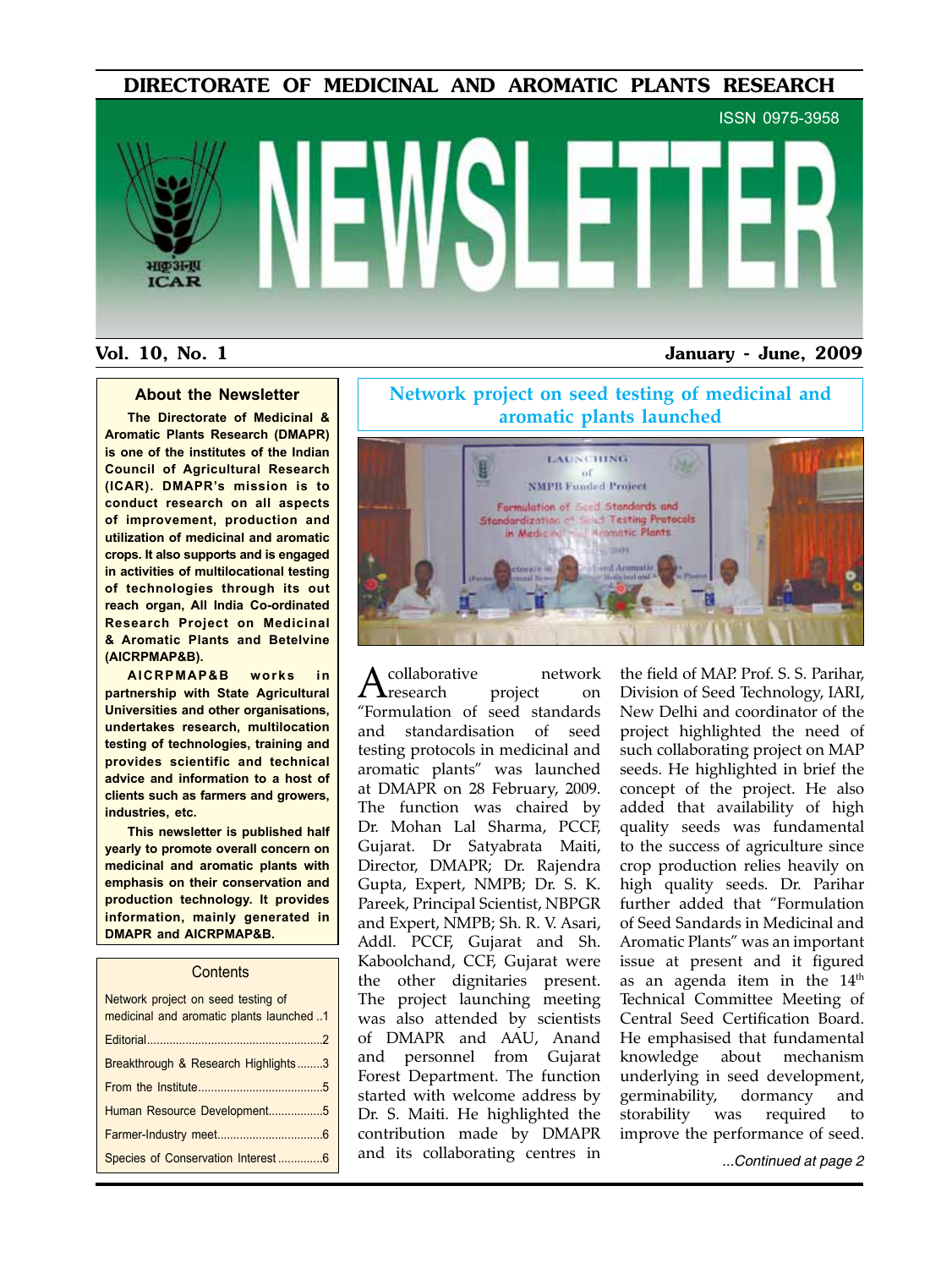# **Editorial**

*Medicinal and aromatic plants sector is now gradually gaining importance worldwide because of notional change in the mindset regarding safety and having lower side effects of herbal drugs than synthetic drugs. India is not an exception. It has rich cultural heritage of using medicinal plants in its well developed traditional health care systems such as Ayurveda, Unani and Siddha. Global upsurge of demand for medicinal plants and plant products has created an opening in India for more business, markets, involvement and awareness among the growers, collectors, policy makers, researchers, funding agencies, etc.; although it is not yet proportionate to the bio-diversity we have in our country. However, there is now euphoria among the funding agencies to be associated in this field. It is heartening to note that adequate fund is pouring in for research in the various institutions from agencies like, NMPB, DBT, DST, NHM and NAIP. Some of the states have gone one step further and are funding for developing and maintaining herbal gardens in primary and secondary schools. These efforts will not only increase the awareness among the common men but also help in conserving the biodiversity of medicinal plants. It will also revive the lost faith on herbal medicines and the culture of using medicinal plants in daily life for primary health care and also support the vast requirement of primary health care system giving a complementary alternative .* 

*When so many agencies are eager to fund, no doubt, there will bound to be some discrepancies. All of a sudden many agencies are also trying to encash the "medicinal and aromatic plants" as buzz words for drawing the attention of funding agencies as well as getting funds for their projects. At present, there is no mechanism available to the funding agencies for sharing their information to benefit other agencies in the absence of a common platform for data sharing as available in the banking and credit card sectors. End result is duplication and unprofessional funding to substandard projects. In the existing situation, none is benefited rather defamed at certain occasions. It would be prudent if at national level a data sharing platform is created with the help of our highly recognised IT professionals which would support funding agencies to place their fund for right projects and in right institutions.* 

*DMAPR has taken up a similar initiative for creating and maintaining a web platform www. herbalgardenindia.org with the generous funding from NMPB for sharing the herbal gardens inventory data on voluntary membership basis. It helps everyone*  *to find the availability of a species at the nearest herbal garden unlike directing "Hanumanji" to bring "Gandhamadan Parvata" for "Mritha Sanjivani".* 

*Although herbal medicines are presumed to be safe, the greatest challenges facing growth and export of herbal medicines and raw drug are their quality, safety and efficacy which are interdependent and needs to be regulated and monitored starting from the production and collection of raw drug. Specific guidelines for Good Agricultural and Collection Practices have been framed by the NMPB in the line of GACP suggested by WHO. Now it is the time to bring GACP in practice with the help of implementing agencies. It would be successful only if the stakeholder involved in production and marketing of GACP compliance raw drug gets premium price commensurate to the extra care and caution to be taken up. Of course, if our herbal drug industries whole heartedly support the GACP certified raw drugs for their consumption, there will be immense opportunities for generation of rural employment in this new sector in the form of various record keeping and awareness activities.* 

*I eagerly look forward to the growth and development of this vital sector which involves the health and should not compromise with the quality, safety and efficacy of drugs at no circumstance. Health is wealth for the nation.* 

*Jai Hind!*

*Satyabrata Maiti*

#### *...Continued from page 1*

Dr. Rajendra Gupta stated that Government of India prescribed seed standards were notified for more than 95 crops *viz*. cereals, millets, pulses, etc. However no such standards were available for medicinal crops and hence this kind of project was timely and promising at this juncture.

The objectives of the project are (1) to standardise and subsequent revalidation of seed testing protocols and (2) to formulate the 'Seed Standards' on the basis of market survey and testing of a large number of samples. The project at present will work on 21 species such as Bael, Dil, Akarkara, Malariabuti, Beladona, Kusum, Patang, Aparajita, Sankhpuspi, Viabidang, Ajawain, Mehndi,Chandrasur, Jivanti, Velvet bean, Bhui amla, Chitrak, Babchi, Manjistha, Silaras and Jojoba.

The programme came to an end with vote of thanks proposed by Dr. Manish Das, Sr. Scientist, DMAPR.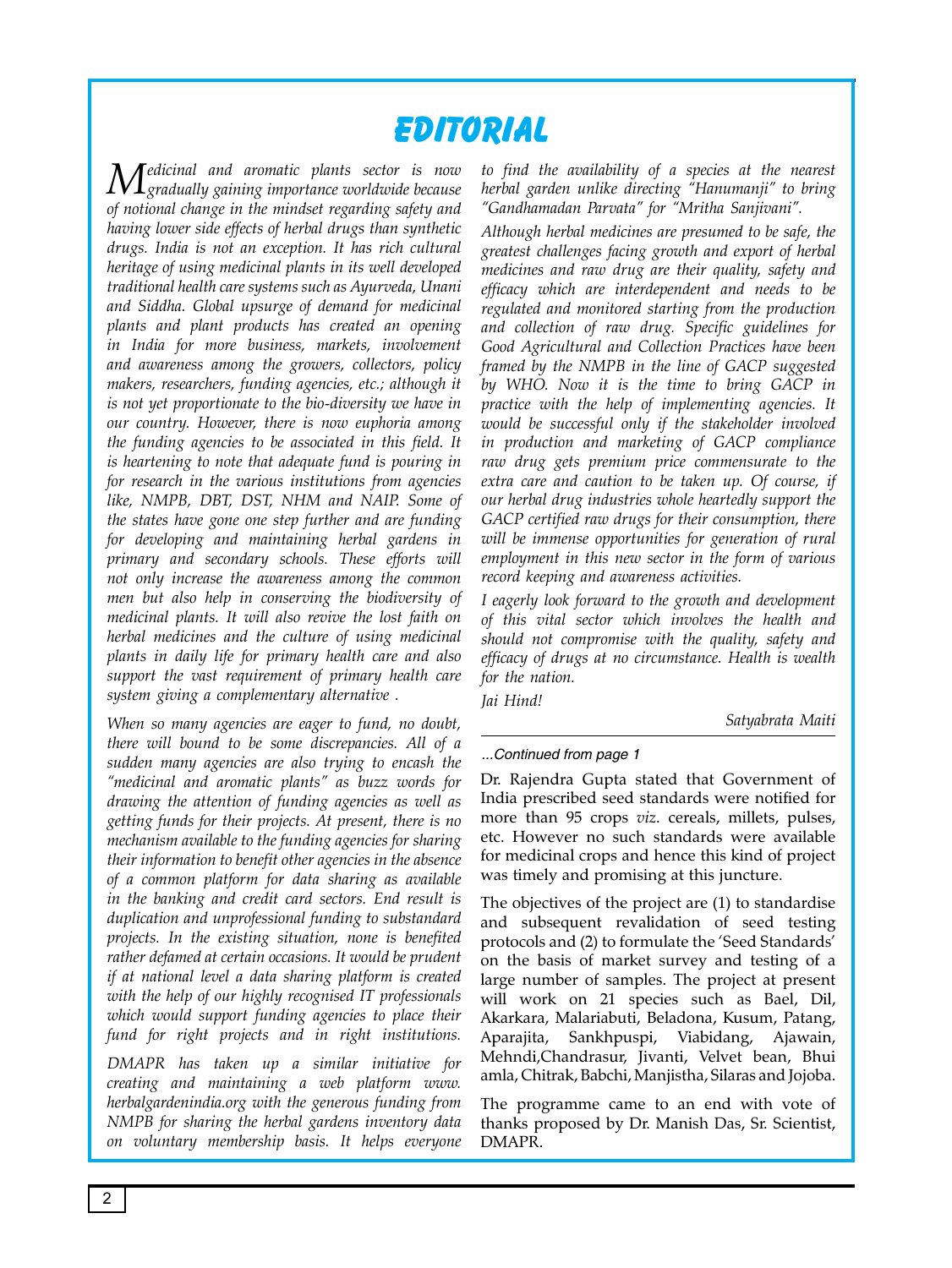# **Breakthrough & Research Highlights**

### **New improved tapping method for guggal**

DMAPR has filed a process patent application in the Indian patent office, Mumbai for gum tapping of guggal (*Commiphora wightii*). Guggal gum, commonly known as guggulu, traditionally is used for its fragrance when burnt. It is also used in several ayurvedic preparations. Modern medicine has approved its efficacy in cholesterol lowering capacity. Guggulu is extracted by tapping 5–15 years old plants. Tapping method in vogue requires making an incision at the stem base and application of a suspension/ slurry of guggulu in



water. Several additives such as, copper sulphate, horse or wild ass urine, etc. are often used by local people with the belief to increase guggulu production.

Usually, plants are tapped after rainy season (October– November). However, success rate is very erratic. The novel process involves application of a natural bio-initiator at certain concentration to induce guggulu oozing. The claimed method results uniform success rate in tapping. This is found to induce guggulu production from any guggal plant irrespective of its age and season. Any branch can be tapped by this method which ensures full extraction of the guggulu over a prolonged period of time. Hence, this method can be used for organised guggulu farming for assured gum tapping and increased productivity.

#### **Identification of sex-linked molecular markers in betelvine**



The Random Amplified Polymorphic DNA (RAPD) technique was used to amplify DNA segments, with the objective of finding markers linked to sex determination in male and female plants of betelvine (*Piper betel*). Fifty different random decamer primers were to identify markers associated with sex expression of

which only four primers were found to be associated with sex expression. These four primers were then tested with individual plant DNA samples where sexassociated RAPD markers were identified. A  $\sim$ 1400bp and  $\sim$  850 bp fragments from the primer OPA 04 and OPN 02, respectively were found to be present in all

the male individuals and absent in all the females. However, primer OPC 06 resulted a ~980 bp amplification product only in the female individuals. A common primer OPA 08 showed both male and female specific markers of 650 bp and 1200 bp, respectively. Thus, the three male-specific RAPD markers  $OPAO4_{1400}$ ,  $OPAO8_{650}$  and  $OPNO2<sub>850</sub>$  and two female-specific markers  $OPA08_{1200}$  and  $OPC06_{980}$ can reliably differentiate the male and female plants of *P. betel*.

#### **New leaf blight disease of Artemisia**

rtemisia (*A. annua*) is a<br>commercially important  $\Gamma$ commercially medicinal plant used by traditional Chinese herbalists to treat fever. Interest in this plant renewed after it was found to contain an antimalarial sesquiterpene lactone – artemisinin. Its cultivation has been initiated in different parts of India. The crop was introduced at DMAPR, Anand and the crop growth was satisfactory. However, a leaf blight disease became prevalent. Initial symptom was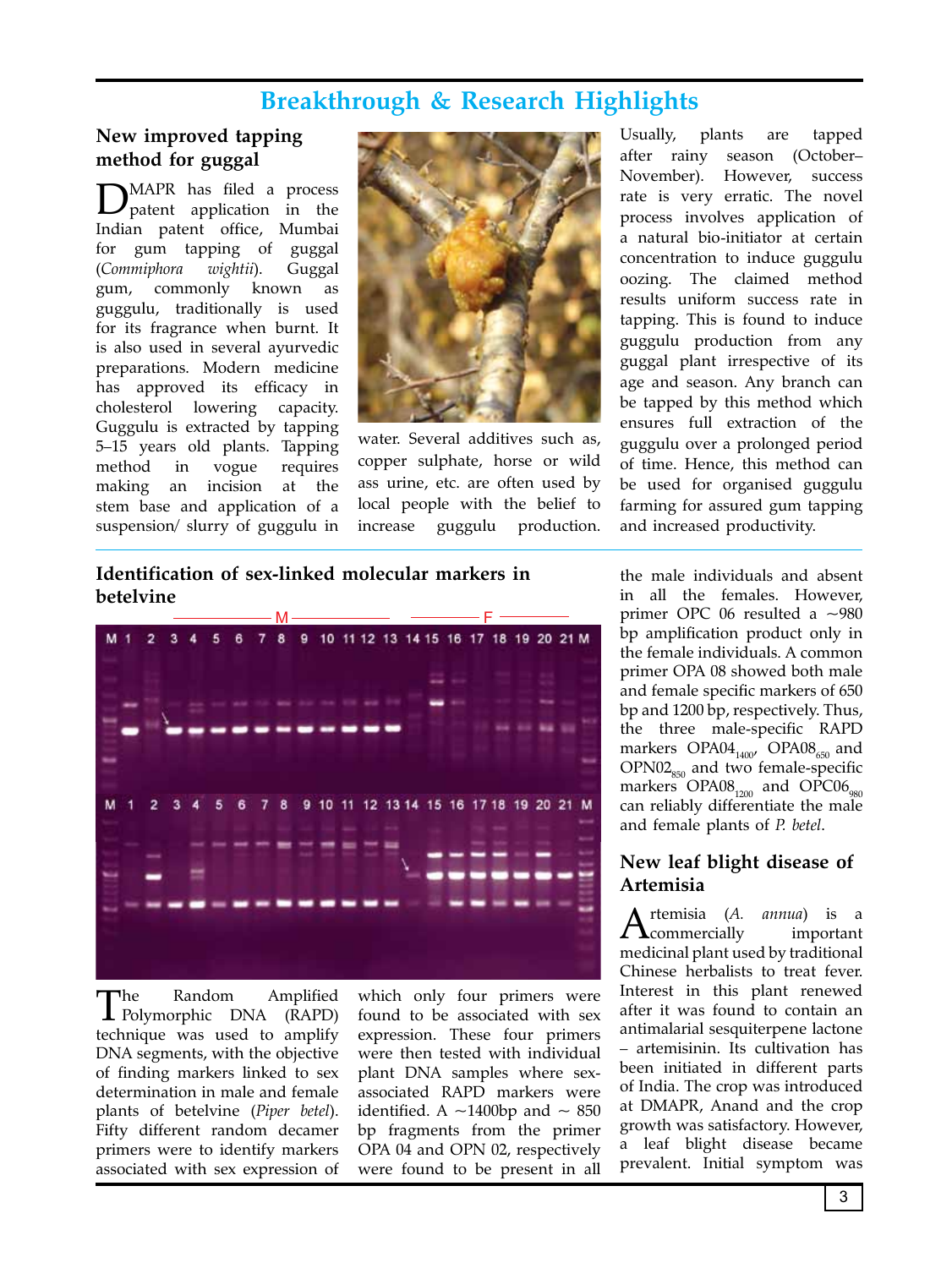

the appearance of minute, brown lesions on the leaf margin. As these lesions enlarged the lamina turned yellowish and later appeared blighted. The leaves often curled upward and dried prematurely. *Alternaria alternata* was found to be associated with the disease. The organism

#### **Nursery technology for Kalmegh standardised**

Kalmegh (*Andrographis paniculata*) is a well known antipyretic and used against fevers. It is also an immunomodulator drug with a bitter diterpenoid – andrographolide as the active principle. It is an annual medicinal herb cultivated during kharif season. Seeds are small in size and difficult to harvest due to shattering. Hence, usually it is grown as a transplanted crop. DMAPR took up nursery technology development. It was observed that application of 4



was isolated, purified and its pathogenicity was established. As artimisinin is chiefly located in the leaves, the disease may affect its yield. The fungus is also known to produce several mycotoxins in different hosts. Hence, occurrence of this disease needs serious attention.

kg FYM for 1 m2 seedbed was optimum. It supported good vegetative growth of the seedlings and produced average seedling height of 6 cm at 7 weeks after sowing (WAS). Seeds sown in rows at 12.5–15 cm distance produced maximum transplantable seedlings from unit area. Close spacing possibly increased inter–plant competition and the seedling growth was affected. Application of 3–4 gm seeds in a 1 m row was optimum. Lower and higher seed rates than this produced fewer transplantable seedlings. Erecting agro-shade net over the nursery and mulching seedbeds with straw favourably helped seedling development. Any shade net providing 30–75% light cut were equally effective for kalmegh. Both these interventions reduced temperature of the seedbed and conserved soil moisture. Thus seed germination and seedling development were better and uniform. Accordingly, plants became ready for transplanting 10-14 dys earlier than the open seedbeds.

#### **A new insect infesting satavari**

Satavari (*Asparagus racemosus*)  $\mathbf{J}$ is perennial medicinal plant commonly found all over India. Fleshy roots are used for indigenous medicines. In India, the crop is cultivated in small pockets. Among insect pests, grasshopper, aphids, army worm and a mite is known to infest but no major damage is observed. During a survey for insect pests, it was observed that both grubs and adults of a beetle were feeding on the young shoot of asparagus in the herbal garden of DMAPR, Anand. They were found to gnaw at the tender shoot at the tip and surface of stems and also chew the leaves. On an average 10-12 grubs and 5-6 adults per shoot were recorded. The adult beetle was metallic light brownish in colour and measure about 4.8 mm in length and 2.3 mm in width; while the grubs were greyish in colour with dark black head and legs. The infestation by this insect was recorded on more than 50% of the plant population. The beetle was identified as *Lema downesi* Baly (courtesy Dr. V.V. Ramamurthy, IARI, New Delhi). This is the first record of this insect on *Asparagus racemosus* from India.



*Grubs on Asparagus shoot and mature male (M) and female (F) beetles*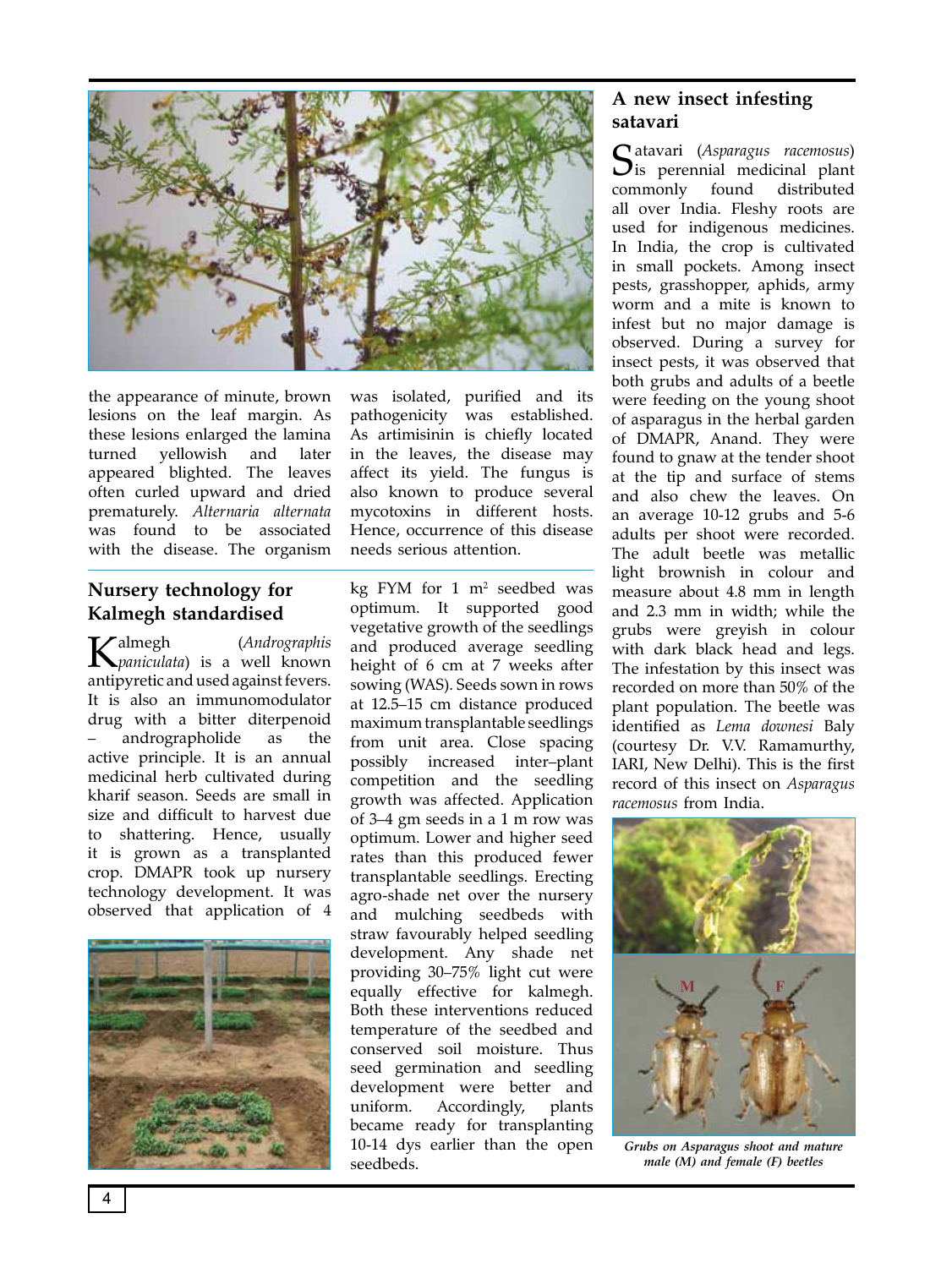## **From the Institute**

#### **Institute Management Committee meeting**

The IMC meeting was held on February 13, 2009 under the chairmanship of Dr. Satyabrata Maiti, Director, DMAPR. The meeting was attended by Dr. B. G. Bagle, Head, CHES, Godhra; Dr. S. Samantaray, Sr. Scientist (Biotechnology); Dr. M. Das, Sr. Scientist (Plant Physiology); Dr. K. Mandal, Sr. Scientist (Plant Pathology); Mr. R. T. Thakar, AAO and Mr. T. A. Vishawanath, AFAO as members. Dr. Maiti welcomed all the members and highlighted achievements of *Centella asiatica* unique germplasm registration and filing of a patent on aloin extraction from *Aloe vera*. Action taken on the earlier recommendations was presented followed by discussion on new agenda items. The meeting ended with vote of thanks.

#### **Research Advisory Committee meeting held**

Feeting of the RAC was held **L**on June 11, 2009 under the chairmanship of Dr. B. R. Tyagi, Ex-Deputy Director, CIMAP. The meeting was attended by Dr. A.A. Farooqui, Ex-Prof. & Head, Divn.

of Hort., UAS, Bangalore; Dr. P.L. Tandon, Ex Principal Scientist, PDBC, Bangalore ; Dr. Umesh Srivastava, ADG (Hort. II), ICAR, New Delhi; Dr (Mrs) Sushma Chaphalkar, Director, School of Biotechnology, Baramati, Pune; Dr. S. Maiti, and all scientists of DMAPR. The meeting started with presentation of bouquet to the chairman and members of the RAC. Dr. S. Samantaray, membersecretary appraised the house about the action taken on suggestions made during the last RAC meeting. Dr. Maiti made an elaborate presentation on the progress of research work since February 2008. He emphasised, with limited scientific and technical staff the institute had tried its level best to achieve the set targets. Chairman and members suggested several aspects to be taken up for further research. The meeting ended with vote of thanks proposed by Dr. P. Manivel, Pr. Scientist, DMAPR.

#### **Distinguished Visitors**

- Dr. Pitam Chandra, ADG (PE), ICAR, New Delhi on 17.1.2009
- Dr. S. D. Kulkarni, PD, SPUC, CIAE, Bhopal on 17.1.2009
- Prof. J. P. Khurana, Dept. of Plant Molecular Biology, New Delhi on 17.2.2009
- Prof. D. R. Sharma, Ex. Director of Research, Dr. YSPUH&F, Solan on 17.2.2009
- Dr. K. A. Singh, Director, IG&FRI, Jhansi on 23.2.2009
- Dr. Mohan Lal Sharma, PCCF, Govt. of Gujarat, Gandhinagar on 28.2.2009
- Dr. R. V. Asari, Addl. PCCF (D&M), Govt. of Gujarat, Gandhinagar on 28.2.2009
- Dr. Rajendra Gupta, Retd. Project Coordinator, AICRP on MAP, New Delhi on 28.2.2009
- Dr. S. Nagarajan, Chairperson, PPV&FRA, Govt. of India, New Delhi on 4.3.2009
- Dr. S. N. Shukla, ADG(F&FC), ICAR, New Delhi on 4.4.2009
- Dr. B. R. Tyagi, Chairman, RAC & Retd. Dy. Director, CIMAP, Lucknow on 11.6.2009
- Dr. Umesh Srivastava, ADG (Hort. II), ICAR New Delhi on 11.6.2009
- Dr. J. B. Misra, Director, DGR, Junagadh on 26.6.2009

| <b>Name</b>                                                                                                               | <b>Details</b>                                                                                                                                                            | <b>Date</b>                                                    |
|---------------------------------------------------------------------------------------------------------------------------|---------------------------------------------------------------------------------------------------------------------------------------------------------------------------|----------------------------------------------------------------|
| Dr. P. Manivel, Principal<br>Scientist (Plant Breeding)<br>Mr. T.A. Vishwanath,<br>AF&A<br>Mr. R.T. Thakar,<br><b>AAO</b> | Training/workshop for consortia partners on<br>"Procurement related matter and financial<br>management system under World Bank funded<br>project of NAIP" at CIFE, Mumbai | 4-6 <sup>th</sup> January,<br>2009                             |
| Dr. K. A. Geetha, Senior Scientist<br>(Plant Breeding)                                                                    | Training on ovule clearing technique at NRCPB,<br>New Delhi                                                                                                               | $13-16^{th}$<br>January, 2009                                  |
| Dr. L. Saravanan,<br>Scientist (Entomology)                                                                               | Training on "Modern trends in Pest Management"<br>at TNAU, Coimbatore                                                                                                     | 13 <sup>th</sup> February<br>to 5 <sup>th</sup> March,<br>2009 |
| Dr. Mahesh V. Kawale, Research<br>Associate (Botany)                                                                      | Training/workshop on "Taxonomy, reproductive<br>biology and conservation" at CEMDE, University<br>of Delhi.                                                               | $18-27$ <sup>th</sup><br>February,<br>2009                     |

# **Human Resource Development**